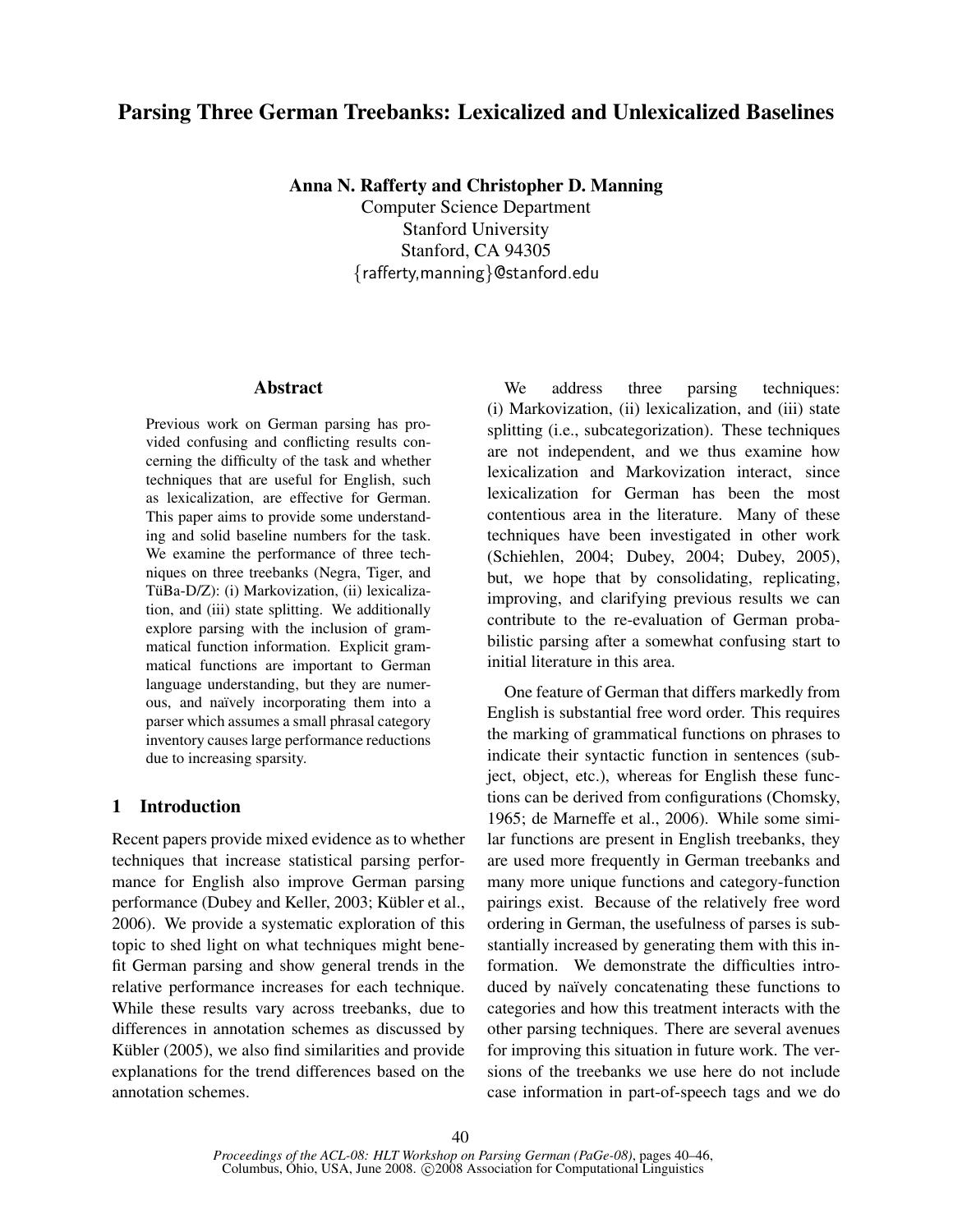| Treebank | Train      | Dev  | $\leq 40$ | <b>Test</b> | $\leq 40$ |
|----------|------------|------|-----------|-------------|-----------|
| Tiger    | 20894      | 2611 | 2535      | 2611        | 2525      |
| TüBa-D/Z | 20894 2611 |      | 2611      | 2611        | 2611      |
| Negra v2 | 18602      | 1000 | 975       | 1000        | 968       |

Table 1: Size in sentences of treebanks used in this paper. "Tiger" and "TüBa-D/Z" refer to the corpora prepared for the ACL-08 workshop shared task; the full Tiger corpus is much larger. Our Negra results are on the test set.

not use any morphological analyzer; this should be rectified in future work. A new parsing model could be written to treat separate grammatical functions for nodes as first class objects, rather than just concatenating phrasal categories and functions. Finally, assignment of grammatical functions could be left to a separate post-processing phase, which could exploit not only case information inside noun phrases but joint information across the subcategorization frames of predicates.

#### 2 Methodology

We use the Stanford Parser (Klein and Manning, 2003b) for all experiments. An advantage of this parser for baseline experiments is that it provides clean, simple implementations of component models, with many configuration options. We show results in most instances for evaluations both with and without grammatical functions and with and without gold tags. When training and parsing with the inclusion of grammatical functions, we treat each pairing of basic category and grammatical function as one new category. Rules are learned for each such category with a separate orthographic form, with no attempt to learn general rules for nodes with the same basic category but different functions. Clearly, more sophisticated methods of handling grammatical functions exist, but our focus is on providing baseline results that are easily replicable by others.

We focus primarily on the TüBa-D/Z and Tiger corpora, training on the training sets for the ACL 2008 Workshop on Parsing German shared task and providing ablation results based on development set performance. Additionally, we show a limited number of results on the Negra corpus, using the standard training/development/test splits, defined in (Dubey and Keller, 2003). The sizes of these data sets are shown in table 1.

#### 3 Markovization

Previous work has shown that adding vertical Markovization ((grand-)parent annotation) and using horizontal Markovization can greatly improve English parsing performance (Klein and Manning, 2003a). Several papers have already reported partially corresponding results on German: Schiehlen (2004) and Dubey (2004) reported gains of several percent for unlexicalized parsing on Negra; Kübler et al. (2006) agreed with these results for Negra, but suggests that they do not hold for TüBa-D/Z. We extend these results by examining a variety of combinations of Markovization parameters for all three corpora (TüBa-D/Z, Tiger, and Negra) in table 2. No results presented here do include grammatical functions; we present results on the interaction between these functions and Markovization in section 4.

For TüBa-D/Z, we see that adding vertical Markovization provides a substantial performance gain of about  $2\%$  (vertical Markovization = 2) for all levels of horizontal Markovization; increasing vertical Markovization improves performance only slightly further. Decreasing horizontal Markovization from the default of infinity for a standard PCFG also provides marginal gains, and decreases the number of rules learned by the parser, creating a more compact grammar. The results of Markovization on the Tiger and Negra corpora illustrate the problems of a large grammar. While a modest improvement is found by using parent annotation (vertical Markovization = 2) when horizontal Markovization is small, increasing either horizontal or vertical Markovization past this point decreases performance due to sparsity. Thus, while the general results concerning Markovization from English hold, the size of performance increase is affected appreciably by the annotation strategy.

In table 3, we show a subset of the results of various Markovization parameters when gold part-ofspeech tags are used, focusing on models that performed well without gold tags and that produce relatively compact grammars. Gold tags provide 2–3% absolute improvement in F1 over tagging while parsing; slightly greater improvements are seen when the PCFG model is used individually (3–4% absolute improvement), and absolute improvement does not vary greatly between treebanks. These results are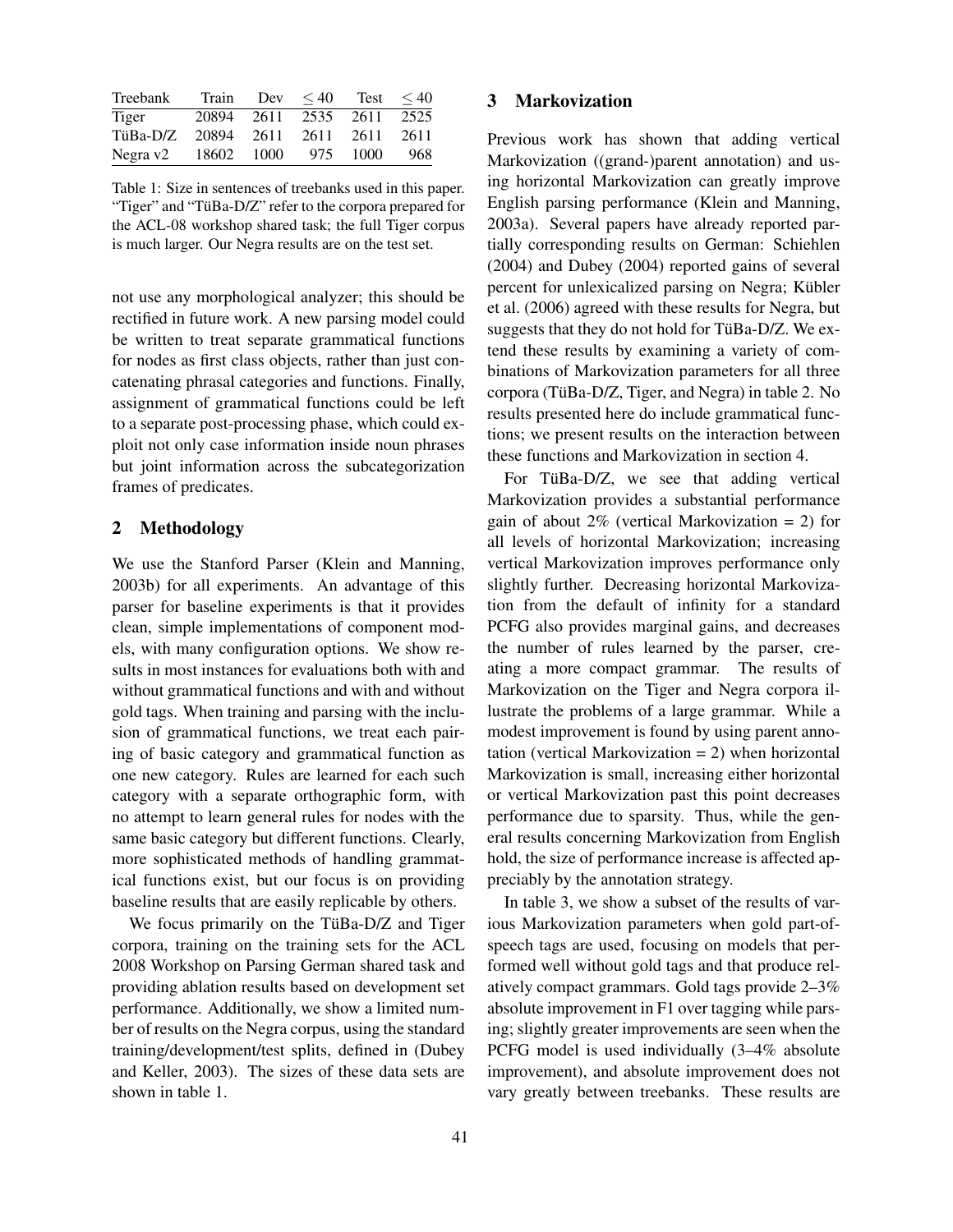|                |           | TüBa-D/Z              |           |           | <b>Tiger</b>          |           |                       | <b>Negra</b> |           |
|----------------|-----------|-----------------------|-----------|-----------|-----------------------|-----------|-----------------------|--------------|-----------|
| Horiz.         |           | Vertical Markov Order |           |           | Vertical Markov Order |           | Vertical Markov Order |              |           |
| Order          |           |                       | 3         |           | 2                     | 3         |                       | 2            | 3         |
|                | 86.50     | 88.60                 | 88.71     | 76.69     | 77.40                 | 76.46     | 76.63                 | 77.20        | 75.91     |
|                | $(+2.76)$ | $(+1.21)$             | $(+0.89)$ | $(+3.54)$ | $(+3.57)$             | $(+3.27)$ | $(+2.39)$             | $(+2.06)$    | $(+2.08)$ |
| $\overline{2}$ | 86.55     | 88.61                 | 88.84     | 75.91     | 75.30                 | 74.20     | 76.39                 | 75.39        | 73.77     |
|                | $(+2.63)$ | $+1.22$               | $(+0.90)$ | $(+3.22)$ | $(+3.09)$             | $(+3.10)$ | $(+3.40)$             | $(+2.20)$    | $(+2.16)$ |
| 3              | 86.47     | 88.56                 | 88.74     | 75.27     | 74.08                 | 72.88     | 75.30                 | 74.22        | 72.53     |
|                | $(+2.63)$ | $+1.18$               | $(+0.90)$ | $(+3.36)$ | $(+3.41)$             | $(+2.85)$ | $(+3.74)$             | $(+2.12)$    | $(+2.60)$ |
| $\infty$       | 86.04     | 88.41                 | 88.67     | 74.44     | 73.26                 | 71.96     | 74.48                 | 73.50        | 71.84     |
|                | $(+2.17)$ | $+1.07$               | $(+0.91)$ | $(+3.10)$ | $(+3.02)$             | $(+2.51)$ | $+3.31)$              | $(+1.97)$    | $(+3.02)$ |

Table 2: Factored parsing results for TüBa-D/Z, Tiger, and Negra when tagging is done by the parser. Numbers in italics show difference between factored parser and PCFG, where improvements over the PCFG are positive.

comparable to Maier (2006), which found 3–6% improvement using an unlexicalized PCFG; these absolute improvements hold despite the fact that the Maier (2006) parser has results with 2–4% absolute lower F1 than those in this paper.

#### 4 Inclusion of Grammatical Functions

In this section we examine how the addition of grammatical functions for training and evaluation affects performance. As noted previously, we add grammatical functions simply by concatenating them to the dependent phrasal categories and calling each unique symbol a PCFG nonterminal; this is an obvious way to adapt an existing PCFG parser, but not a sophisticated model of grammatical functions. We also present our shared task results (table 6).

## 4.1 Effects on Evaluation

As shown in table 4, the inclusion of grammatical functions decreases performance by 10–15% for both treebanks. This is partially due to the increase in grammar size, creating less supporting evidence for each rule, and the fact that the parser must now discriminate amongst more categories. The larger grammar is particularly problematic for Tiger due to its flat annotation style. Adding gold tags (table 5) increases performace by 2–3%, a similar gain to that for the parsers without grammatical functions. We also see that lexicalization provides smaller gains when grammatical functions are included; we discuss this further in section 5. Finally, especially for the Tiger corpus, vertical Markovization diminishes

| TüBa-D/Z         | Vertical Markov Order |                       |  |
|------------------|-----------------------|-----------------------|--|
| Horizontal Order | 1                     | 2                     |  |
| 1                | 89.66                 | 91.69                 |  |
|                  | $(+1.82)$             | $(+0.54)$             |  |
| $\overline{2}$   | 89.72                 | 91.71                 |  |
|                  | $(+1.56)$             | $(+0.43)$             |  |
| $\infty$         | 89.34                 | 91.43                 |  |
|                  | $(+1.39)$             | $(+0.29)$             |  |
| <b>Tiger</b>     |                       | Vertical Markov Order |  |
| Horizontal Order | 1                     | 2                     |  |
| 1                | 79.39                 | 79.67                 |  |
|                  | $(+2.83)$             | $(+2.53)$             |  |
| $\overline{2}$   | 78.60                 | 77.40                 |  |
|                  | $(+2.74)$             | $(+2.22)$             |  |
| $\infty$         | 76.65                 | 75.29                 |  |
|                  | $(+2.50)$             | $(+1.94)$             |  |
| <b>Negra</b>     |                       | Vertical Markov Order |  |
| Horizontal Order | 1                     | 2                     |  |
| 1                | 78.80                 | 79.51                 |  |
|                  | $(+2.39)$             | $(+1.55)$             |  |
| $\overline{2}$   | 77.92                 | 77.43                 |  |
|                  |                       | $(+2.15)$ $(+1.81)$   |  |
| $\infty$         | 74.44                 | 73.26                 |  |
|                  | $(+3.10)$             | $(+3.02)$             |  |

Table 3: Factored parsing results for TüBa-D/Z, Tiger, and Negra when gold tags are provided as input to the parser. Numbers in italics show difference between factored parser and PCFG, where improvements over the PCFG are positive.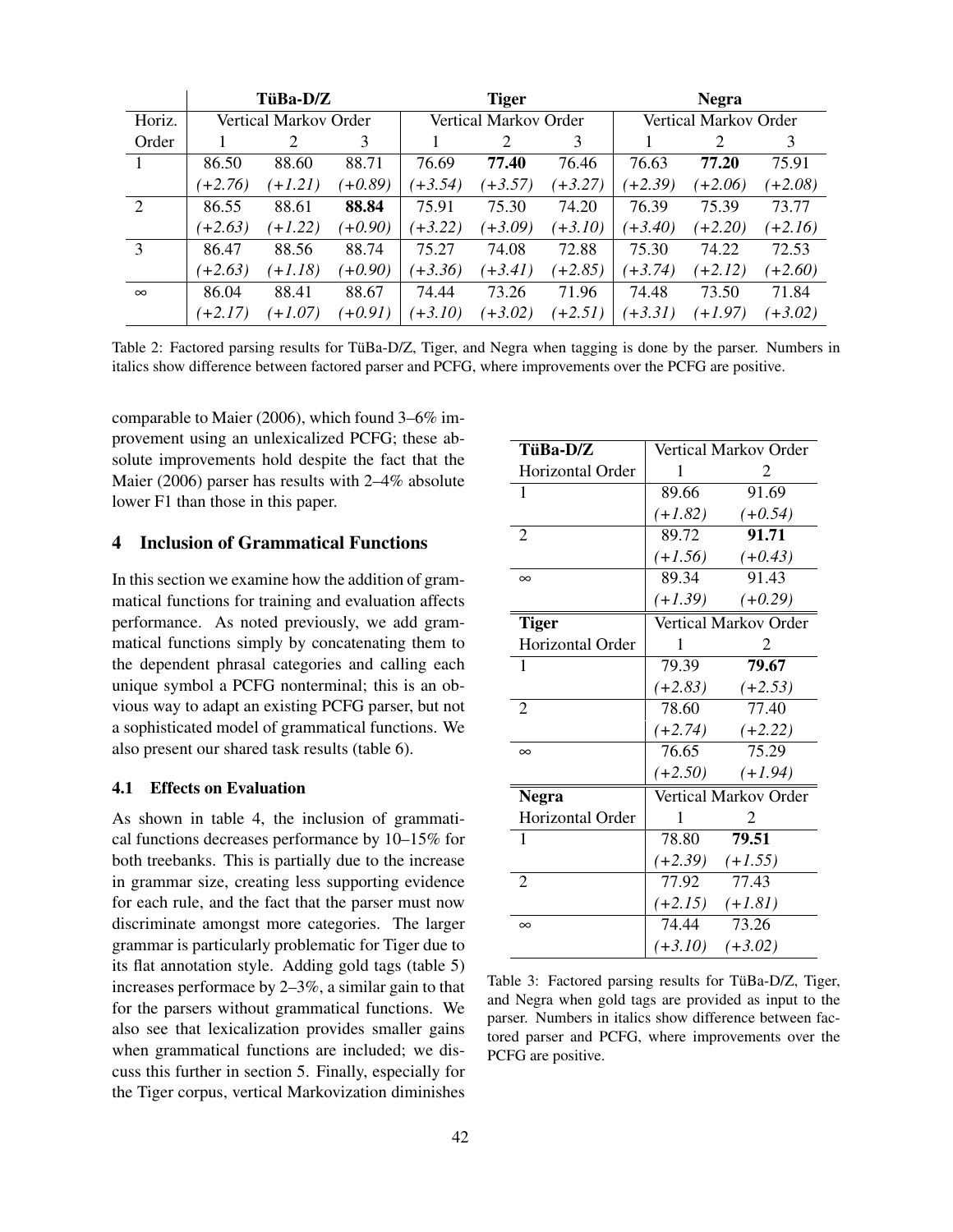| TueBa-D/Z             |           |           | <b>Tiger</b> |           |  |
|-----------------------|-----------|-----------|--------------|-----------|--|
| Horiz.                | Vertical  |           | Vertical     |           |  |
| Order                 |           | 2         |              | 2         |  |
|                       | 75.97     | 77.21     | 60.48        | 58.00     |  |
|                       | $(+2.69)$ | $(+1.49)$ | $(+2.69)$    | $(+2.24)$ |  |
| $\mathcal{D}_{\cdot}$ |           | 76.96     |              | 53.68     |  |
|                       |           | $(+1.44)$ |              | $(+2.22)$ |  |
| $\infty$              | 75.24     | 76.66     | 55.36        | 50.94     |  |
|                       | $(+2.18)$ | $(+1.22)$ | $(+2.50)$    | $(+1.94)$ |  |

Table 4: Results for TüBa-D/Z and Tiger when grammatical functions are included and tagging is done by the parser. Numbers in italics show difference between factored parser and PCFG, where improvements over the PCFG are positive.

|                |           | TüBa-D/Z  | <b>Tiger</b> |           |
|----------------|-----------|-----------|--------------|-----------|
| Horiz.         |           | Vertical  |              | Vertical  |
| Order          |           | 2         |              | 2         |
| 1              | 78.91     | 80.64     | 67.72        | 64.93     |
|                | $(+1.60)$ | $(+0.81)$ | $(+1.16)$    | $(+0.77)$ |
| $\overline{2}$ |           | 80.32     |              | 59.60     |
|                |           | $(+0.69)$ |              | $(+0.67)$ |
| $\infty$       | 78.38     | 80.01     | 60.36        | 56.77     |
|                | $(+1.33)$ | $(+0.59)$ | $(+0.89)$    | $(+0.18)$ |

Table 5: Results for TüBa- $D/Z$  and Tiger when grammatical functions are included and gold tags (including grammatical functions) are given to the parser.

|                        | TüBa-D/Z | <b>Tiger</b> |
|------------------------|----------|--------------|
| Petrov & Klein         | 83.97    | 69.81        |
| Rafferty & Manning     | 79.24    | 59.44        |
| Hall                   | 75.37    | 65.18        |
| Rafferty & Manning -gf | 73.36    | 49.03        |

Table 6: Shared task results (F1) for TüBa-D/Z and Tiger when grammatical functions are included and gold tags are given to the parser. Gold tags include grammatical functions except in the case of "Rafferty & Manning -gf".

performance. Sparsity becomes too great of an issue for increased vertical annotations to be effective: the grammar grows from 11,170 rules with horizontal Markovization = 1, vertical Markovization = 1 to 39,435 rules with horizontal Markovization =  $\infty$ , vertical Markovization = 2.

| TüBa-D/Z               | Fact. |           | <b>PCFG</b> |         |
|------------------------|-------|-----------|-------------|---------|
| Configuration          | F1    | A         | F1          | Δ       |
| $H = 1, V = 1$         | 87.63 | $+1.63$   | 85.32       | $+1.58$ |
| $H = 1, V = 2$         | 88.47 | $-0.13$   | 87.31       | $-0.08$ |
| $H = 2, V = 2$         | 88.30 | $-0.31$   | 87.13       | $-0.26$ |
| $H = \infty$ , $V = 1$ | 87.23 | $+1.17$   | 85.27       | $+1.40$ |
| $H = \infty$ , $V = 2$ | 88.18 | $-0.23$   | 87.09       | $-0.25$ |
| Tiger                  | Fact. |           | <b>PCFG</b> |         |
| Configuration          | F1    | $\Lambda$ | F1          | A       |
| $H = 1, V = 1$         | 72.09 | $-4.60$   | 69.09       | $-4.06$ |
| $H = 1, V = 2$         | 69.25 | $-8.15$   | 67.24       | $-6.59$ |
| $H = 2, V = 2$         | 66.08 | $-9.22$   | 64.42       | $-7.79$ |
| $H = \infty$ , $V = 1$ | 67.58 | $-9.07$   | 64.85       | $-6.49$ |
| $H = \infty$ , $V = 2$ | 63.54 | $-11.75$  | 62.21       | $-8.03$ |

Table 7: Effect of adding grammatical functions information to the training data only. The difference  $(∆)$  is from a parser with same Markovization parameters but not trained with grammatical functions.

#### 4.2 Effects on Training Only

While training and testing with grammatical functions significantly reduces our performance, this does not necessarily mean that we cannot benefit from grammatical functions. We explored whether training with grammatical functions could improve the parser's test time performance on syntactic categories (ignoring grammatical functions), hypothesizing that the functions could provide additional information for disambiguating which rule should be applied. This test also provides evidence of whether decreased performance with grammatical functions is due to sparseness caused by the large grammar or simply that more categorization needs to be done when grammatical functions are included.

We found, as shown in table 7, that grammatical functions provide limited gains for basic categories but have no extra utility once vertical Markovization is added. These results suggest that adding grammatical functions is not only problematic due to increased categorization but because of sparseness (this task has the same categorization demands as parsing without grammatical functions considered in section 3). The Stanford Parser was initially designed under the assumption of a small phrasal category set, and makes no attempts to smooth grammar rule probabilities (smoothing only probabilities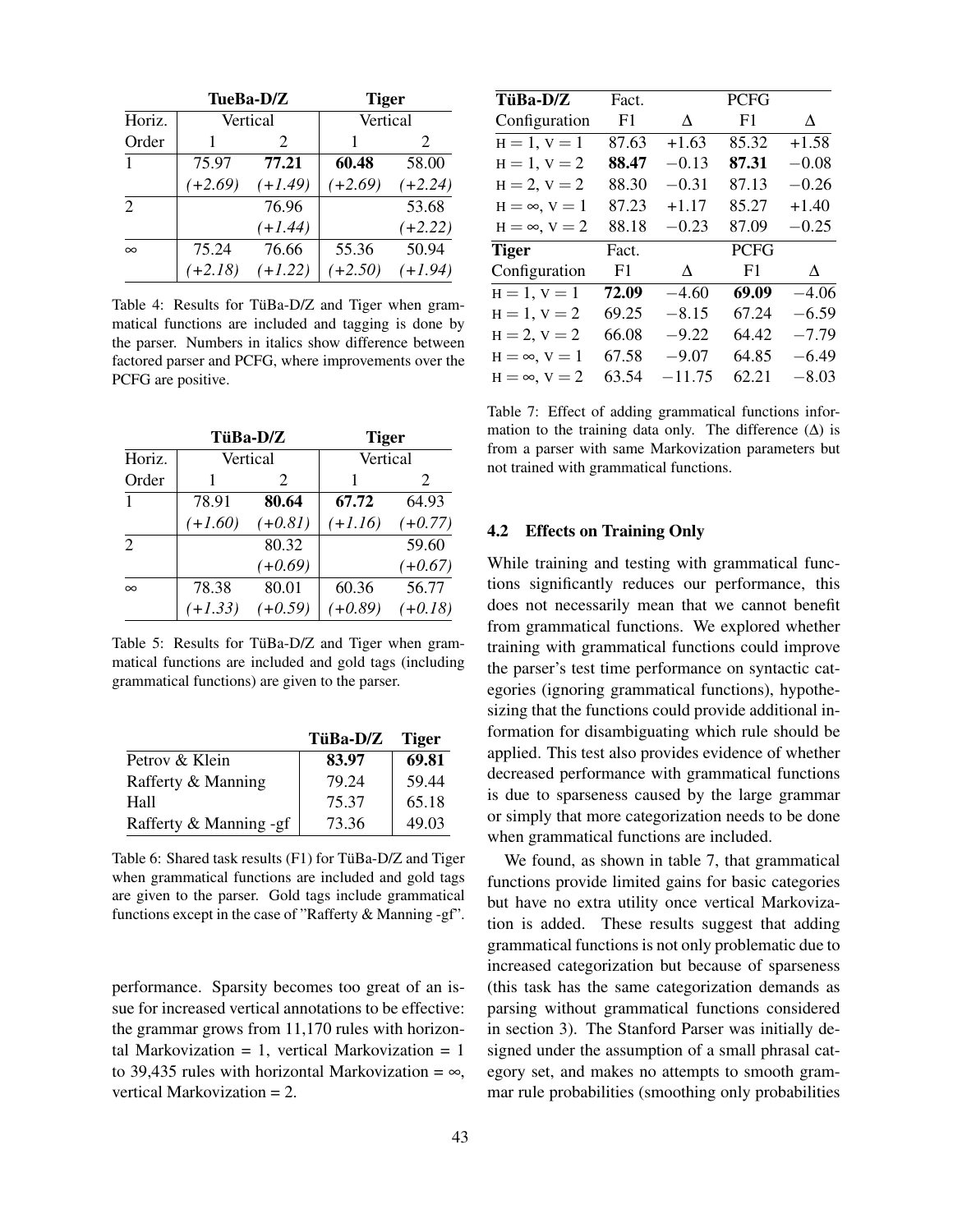of words having a certain tag and probabilities of dependencies). While this approach is in general not optimal when many category splits are used inside the parser – smoothing helps, cf. Petrov et al. (2006) – it becomes untenable as the category set grows large, multi-faceted, and sparse. This is particularly evident given the results in table 7 that show the precipitous decline in F1 on the Tiger corpus, where the general problems are exacerbated by the flatter annotation style of Tiger.

# 5 Lexicalization

In the tables in section 3, we showed the utility of lexicalization for German parsing when grammatical functions are not required. This contrasts strongly with the results of (Dubey and Keller, 2003; Dubey, 2004) where no performance increases (indeed, performance decreases) are reported from lexicalization. Lexicalization shows fairly consistent 2–3% gains on the Negra and Tiger treebanks. As the number of tags increases, however, such as when grammatical functions are included, gains from lexicalization are limited due to sparseness. While useful category splits lessen the need for lexicalization, we think the diminishing gain is primarily due to problems resulting from the unsmoothed PCFG model. As the grammar becomes sparser, there are limited opportunities for the lexical dependencies to correct the output of the PCFG grammar under the factored parsing model of Klein and Manning (2003b). Indeed, as shown in table 8, the grammar becomes sufficiently sparse that for many sentences there is no tree on which the PCFG and dependency grammar can agree, and the parser falls back to simply returning the best PCFG parse. This falloff, in addition to overall issues of sparsity, helps explain the drop in performance with the addition of grammatical functions: our possible gain from lexicalized parsing is decreased by the increasing rate of failure for the factored parser. Thus, for future German work to gain from lexicalization, it may be necessary to explore smoothing the grammar or working with a diminished tagset without grammatical functions.

Lexicalized parsing focuses on identifying dependencies. As recognized by Collins (2003), identifying dependencies between words allows for better evaluation of attachment accuracy, diminishing

|          | Total | Parseable         |      |  |
|----------|-------|-------------------|------|--|
| Dataset  | Sent. | w.o. GFs with GFs |      |  |
| TüBa-D/Z | 2611  | 2610              | 2197 |  |
| Tiger    | 2535  | 2534              | 1592 |  |

Table 8: Number of sentences parseable by the factored lexicalized parser. If the factored model fails to return a parse, the parser returns the best PCFG parse, so the parser maintains 100% coverage.

|                | TüBa-D/Z | <b>Tiger</b> |
|----------------|----------|--------------|
| Gold Tags      | 91.00    | 90.21        |
| Auto. Tags     | 86.90    | 83.39        |
| Gold Tags -gf  | 89.89    | 88.97        |
| Auto. Tags -gf | 86.89    | 85.86        |

Table 9: Performance (F1) on identifying dependencies in TüBa-D/Z and Tiger. Tags were either provided ("Gold Tags") or generated during parsing ("Auto. Tags"); grammatical functions were used for the first two results and omitted for the final two ("-gf").

spurious effects on labeled bracketing F1 of different annotation schemes. In particular, Rehbein and van Genabith (2007) correctly emphasize how F1 scores are very dependent on the amount of branching structure in a treebank, and are hence not validly comparable across annotation styles. We evaluate performance on identifying unlabeled dependencies between heads and modifiers, extracting dependencies automatically from the parse trees. Most heads in the TüBa- $D/Z$  and Tiger treebanks are marked, and we use marked heads when possible for training and evaluation. When heads were not marked, we used heuristic rules to identify the likely head. Broadly consistent with the results of Rehbein and van Genabith (2007), Table 9 shows that the disparity in performance between TüBa-D/Z and Tiger is much smaller when measuring dependency accuracy rather than labeled bracketing F1, especially when using gold tags. These results also reverse the trend in our other results that adding grammatical functions greatly reduces F1. While F1 decreases or remains constant when grammatical functions are used with automatic tags, probably reflecting a decrease in accuracy on tags when using grammatical functions, they increase F1 given gold tags. These results suggest both that useful information may be gained from grammatical functions and that the dif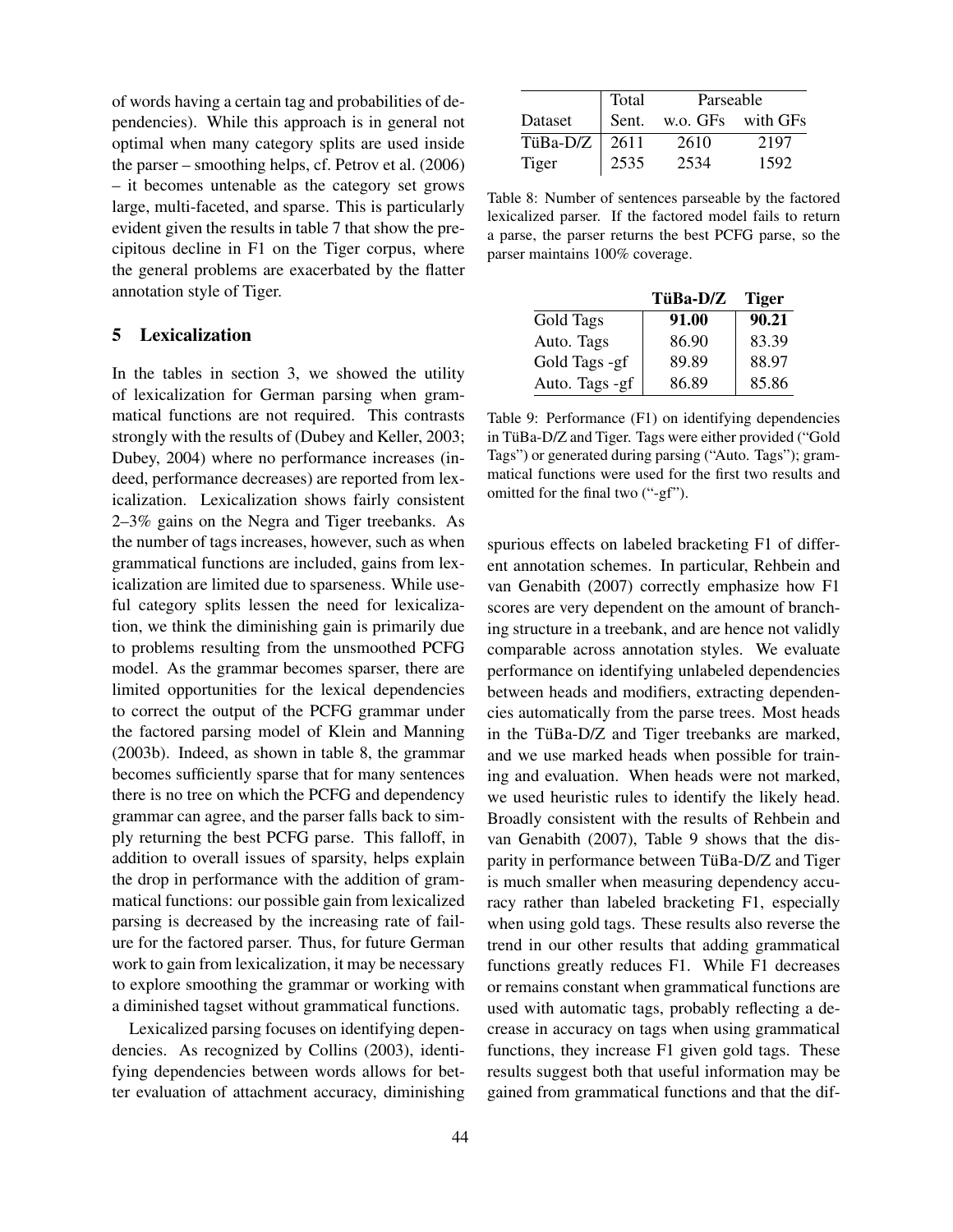ferences between the annotation schemes of TüBa-D/Z and Tiger may not cause as large a fundamental difference in parser performance as suggested in Kübler et al. (2006).

## 6 Feature Splits

Another technique shown to improve accuracy in English parsing is state splits (Klein and Manning, 2003a). We experimented with such splits in an attempt to show similar utility for German. However, despite trying a number of splits that leveraged observations of useful splits for English as well as information from grammatical functions, we were unable to find any splits that caused significant improvement for German parsing performance. Somewhat more positive results are reported by Schiehlen (2004) – in particular, his relative clause marking adds significantly to performance – although many of the other features he explores also yield little.

# 7 Errors by Category

In this section, we examine which categories have the most parsing errors and possible reasons for these biases. Two types of error patterns are considered: errors on particularly salient grammatical functions and overall category errors.

### 7.1 Grammatical Function Errors

A subset of grammatical functions was recognized by Kübler et al. (2006) as particularly important for using parsing results, so we investigated training and testing with the inclusion of these grammatical functions but without any others. These functions were the subject, dative object, and accusative object functions. We found that the three categories had distinctively different patterns of errors, although we unfortunately still do not achieve particularly high F1 for any of the individual pairings of node label and grammatical function. Note that this analysis differs from that of Kübler et al.  $(2006)$  due to our analysis of the accuracy of node labels and grammatical functions, rather than only performance on identifying these three grammatical functions (without regards to the correctness of the original node label). Overall, dative objects occur much less frequently than either of the other two types, and accusative objects occur less frequently than subjects. Consistent with sparsity causing degradations in performance, for both Tiger and TüBa- $D/Z$ , we show the best performance on subjects, followed by accusative objects and then dative objects. For all categories, we find that these functions occur most frequently with noun phrases, and we achieve higher performance when pairing tthem with a noun phrase than with any other basic category. While Kübler et al. (2006) suggests these functions are particularly important for parsing, our low performance on dative objects (F1 between 0.00 and 0.06) may not matter a great deal given that dative objects consist of only  $0.42\%$  of development set nodes in TüBa-D/Z and 0.76% of such nodes in Tiger.

#### 7.2 Overall Errors

One limiting factor for overall parsing accuracy is roughly defined by the number of local (one-level) trees in the test set that are present in the training set. While changes such as Markovization may allow rules to be learned that do not correspond directly to such local trees, it is unlikely that many such rules will be created. Thus, if a local tree in the test set is not represented in the training set, it is unlikely we will be able to correctly parse this sentence. The number of such local trees and the amount of test set coverage they provide varies widely between TüBa-D/Z and Tiger. Without grammatical functions, the training set for TüBa-D/Z contains 4,532 unique local trees, whereas the training set for Tiger contains 20,957; both have 20,894 complete trees. Local trees from the training set represent 79.6% of the unique local trees in the development set for TüBa-D/Z, whereas they represent  $61.8\%$  of unique local trees in Tiger's development set. This translates to 99.3% of total local trees in the development set represented in the training set for TüBa-D/Z versus 92.3% for Tiger. With grammatical functions, the number of unique local trees increases for both TüBa-D/Z and Tiger  $(10,464$  and  $32,614$  trees in training, respectively), and total coverage in the development sets drop to  $98.6\%$  (TüBa-D/Z) and 87.7% (Tiger). Part of the reason for this decrease in coverage with the addition of grammatical functions, and the disparity between corpora, is a large increase in the number of possible categories for each node: from 26 to 139 categories for TüBa-D/Z and from 24 to 192 categories for Tiger.